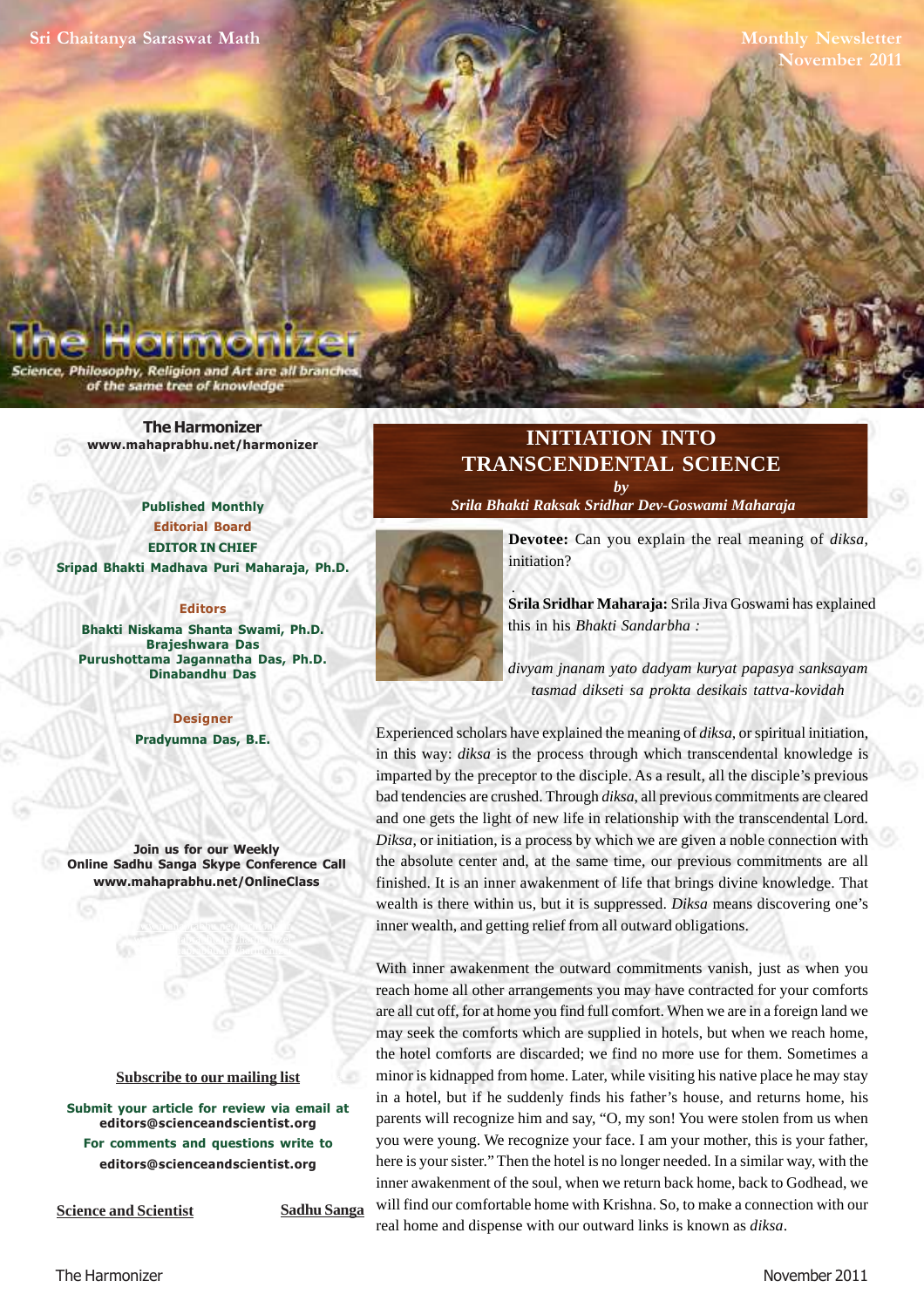# **COMPARISON OFTHE VIEWS OF MODERN SCIENCE AND** *BHAGAVATA* **PARADIGM (Part: II)**

*by*

*[Srila Bhaktisvarupa Damodara Maharaja \(T. D. Singh, Ph.D.\)](http://mahaprabhu.net/sadhusanga/blog1.php/2009/10/01/affectionate-guardians)*



**Basic features 5, 6 & 7**

The two viewpoints of the basic features 5, 6 & 7 in the Table in our previous issue (October, 2011) are opposed to each other. One of the basic ideals of modern science has been to find unity in nature. Since the absolute truth has been viewed as a system of mathematical laws, this conception has been expressed by the requirement

that the basic equations have the greatest possible mathematical explanation. Einstein was one of the strongest proponents of this goal, and it is epitomized by his search for a "unified field theory" which would derive all the laws of physics from one basic mathematical rule.

# **… We propose that an unlimited reservoir of fundamental laws lies behind nature, and that they determine all the features of nature, including living organisms.**

However, this unity has not been attained. The basic laws are simply a list of apparently unrelated formulas and conditions (as much by the arbitrary way in which they are discovered, as by the way they are contingently related due to the role of chance in quantum mechanics). The existence of many variables would seem to suggest that in the scientific world view the absolute truth has an even greater disunity and is analogous to a gigantic cosmic laundry list.

In our alternative view, however, this unity is provided by a higher principle extending beyond the realm of laws that are capable of mathematical formulation. The Vedantic paradigm's worldview is based on the holistic and unified theory of the universe. This is the concept of unity in diversity in this paradigm. This is the principle of consciousness. As we have indicated, consciousness has eluded scientific explanation, and we propose that it cannot, even in principle, be reduced to a mathematical formulation.

**Why should we expect that reality can be encompassed by the patterns of finite symbol manipulation that we can invent and contemplate with our limited minds? It is perfectly possible for an entity to exist that cannot be described by equations, even though it may exhibit many features that can be so described.**

We should stress here that the postulate that nature is mathematically describable in all essential features is also a drastic and highly restrictive a priori assumption. Why should we expect that reality could be encompassed by the patterns of finite symbol manipulation that we can invent and contemplate with our limited minds? It is perfectly possible for an entity to exist that cannot be described by equations, even though it may exhibit many features that can be so described.

In our alternative view, consciousness is taken as a fundamental feature of the absolute truth, and all the basic laws and principles of nature are seen to be integrated into a harmonious whole within the awareness of absolute consciousness. This means that the absolute truth exists as one unified, sentient being. Such a statement may appear to lie outside the realm of experimental observation. We introduce it both for the sake of philosophical completeness and for its implication that we should expect to conceive higher order laws of nature that are of a psychological character. Such laws make sense in the context of the absolute truth as a primordial conscious being, but they do not fit sensibly into the mathematical framework of modern science. The absence of such 'higher order' laws beyond mathematical description makes the world appear like a puppet show, with an elaborate script but neither an audience nor an author.

### **Basic Feature 8**

This point is quite significant. The modern scientific view tries to depict nature in terms of a reduction to simple entities: atoms, molecules, and so on. This implies that the absolute truth is severely limited. This arbitrary a priori constraint on the nature of the absolute truth is one of the primary reasons why modern science cannot explain life. According to the *Srimad Bhagavatam,* the essence of ancient Vedic literatures, the alternative viewpoint or *Bhagavata* paradigm says that *pradhan* (unmanifested primordial matter) is the sum total of all material elements. At the time of manifestation of the cosmic universe, *mahat-tattva* is generated from *pradhan* and from *mahat-tattva,* the subtle energies called – *sattva* (goodness), *rajas* (passion) and *tamas* (ignorance) are generated. From these subtle material manifestations, gross material manifestations such as quarks, electrons, atoms, molecules, the whole set of Mendeleev's periodic table of chemical elements, etc., became manifest. Thus physics and chemistry deal only with the science of matter; they cannot deal with the science of life or *atma.*

Atmanology is the study of the science of life, and spiriton is the fundamental spiritual particle of life. The true science of life is beyond the realm of material science. Biology deals with the interaction of spiriton and matter. However, modern science believes that spiriton is an emergent product of the evolution of matter. According to the Vedantic paradigm this concept is not correct. Thus a wholistic study of matter and life will shed enough light to understand the quality and origin of life.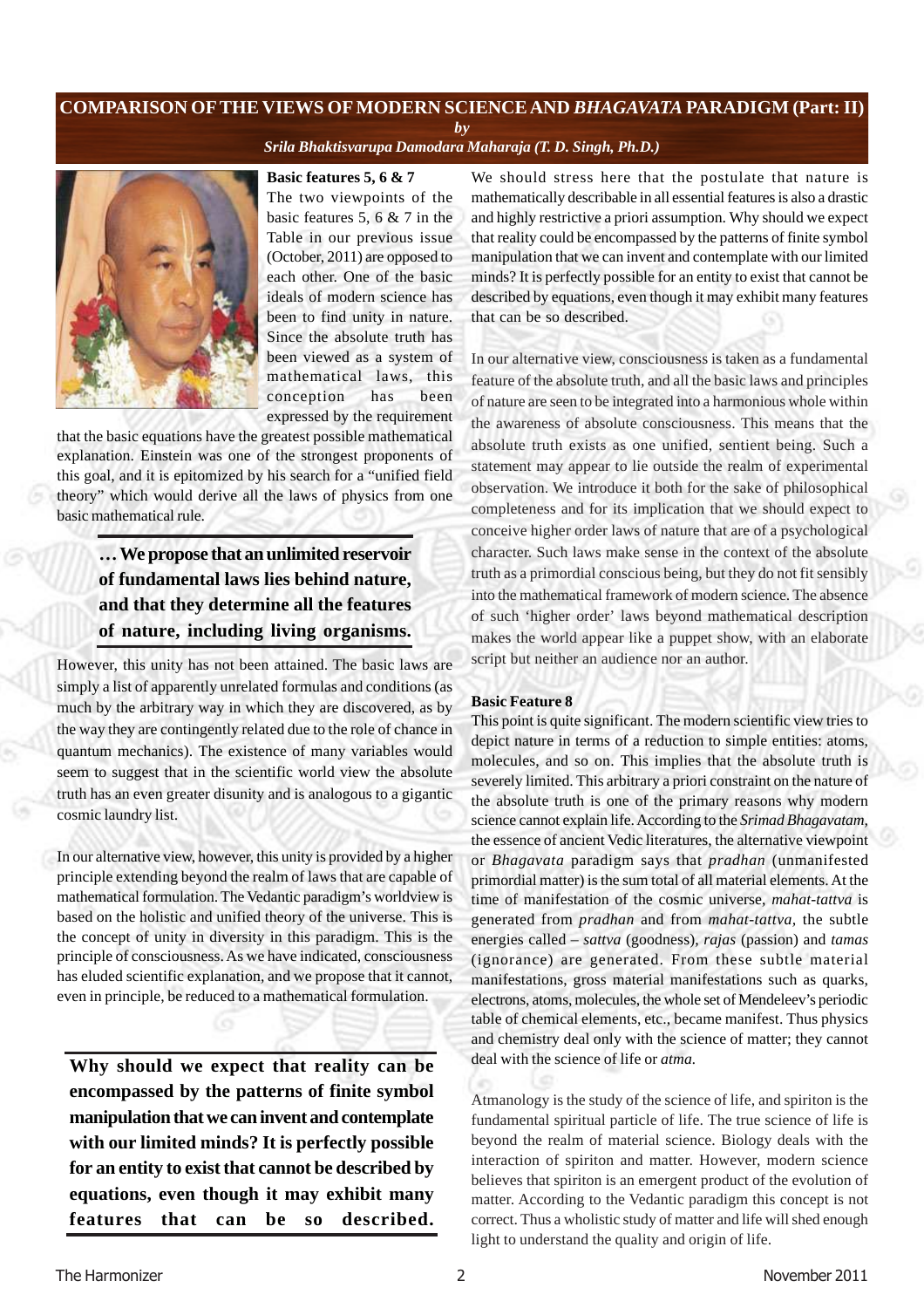## **SELF-CONSCIOUSNESS IN THE FORM OF SENSE CERTAINTY \*** *by*

*[Sripad Bhakti Madhava Puri Maharaja, Ph.D.](http://mahaprabhu.net/sadhusanga/blog1.php/2009/10/01/affectionate-guardians)*



**Immediacy** — **the start/ beginning** entirety.

The object of study is consciousness. The activity of consciousness is called knowing. The study of a subject may only begin with immediacy, because a beginning implies that there is no prior mediation, i.e. no explicit differences or

determinations. Such a beginning is mere being — what immediately **is**. Being as such is pure generality.

Since consciousness is not a physical object that appears before the eyes like a tree, it has to be treated as an object of thought or, as it is said, "before the mind's eye." When consciousness apprehends itself as an object, then the objective consciousness must be in the form of something immediate. Thus apprehension is in a purely receptive mode without intervention of explicit thinking or comprehension. So the first passive observation of immediate consciousness as an object reveals a consciousness that simply is.

The knowing activity of this immediate consciousness is also immediate so that what it knows is immediate knowledge. Because of this immediacy (non-differentiation) there is no distinction made between consciousness and what it knows. A consciousness thus absorbed in the wealth of the world, i.e. in what it sees, hears, smells, touches and tastes, is sensuous consciousness or sense-certainty. The word 'certainty' implies immediate knowledge that something is. Thus sensuous certainty of something means *that* it is, and no further thought determination interrupts that immediate knowledge. "*That*" refers only to indeterminate being, whereas "*what*" refers to the determination of that being — these are two distinct indexicals. So here in sense-certainty only *that* is implied.

Yet, despite its essential paucity, sense-certainty *appears* to be endowed with two prominent characteristics:

1) It is the richest knowledge — which stems from its concreteness, since it is filled with variety or differentiation. 2) It is the truest knowledge — because of its completeness it seems to leave out nothing of the object but to take it in its

However, all that sense-certainty actually reveals about what it knows is just that it **is**, for this is the only content of immediate knowledge or certainty  $-$  *it is*. It is important to avoid reading into the consciousness of sense-certainty anything more than this without introducing thought determinations that will disrupt the immediacy of this form of consciousness.

The senses *apprehend* things as they are in their individuality. The senses do not possess the ability to relate things to one another — which involves mediation or thought. The input from the sensors of a robot, for instance, have to be fed into a computer for processing before any comparison or other determinations can be made in order to respond or provide proper feedback. All that the senses detect are merely 'this', 'this', 'this'. They do not determine the difference between 'this' and 'that'. That kind of differentiation is not part of sense-certainty. Because of being immediate there is no room for differences, so all it can apprehend is 'this.' The higher conscious functions of memory, judgment or reason are needed to process the input from the senses in order to make comparisons or other qualitative determinations.

Consciousness itself is just another immediate 'this' opposed to all the other immediate individual 'thises' that are encountered by the senses. This immediate consciousness is called "I." Certainty is the *connection* between "I" and its object, but this connection or mediation is transparent (invisible) to or not known by sense-certainty in its immediacy.

#### **Mediation** — **Difference**

Sense-certainty as immediate knowledge cannot ascertain differences, as mentioned above. However, since there is a difference between 'this' and 'that' any actual sense-certainty is not merely a pure immediacy but an *instance* of it. Furthermore, certainty itself as the connection between "I" and its object involves two 'thises' and thus differentiation is implied. This is not known by the immediate consciousness under obervation (sense-certainty), but the "I" has its certainty through something else, viz. the object, as much as the object is determined as being through something else, viz. the "I". In this way one is mediated by the other.

This last point is a very important one because it says that there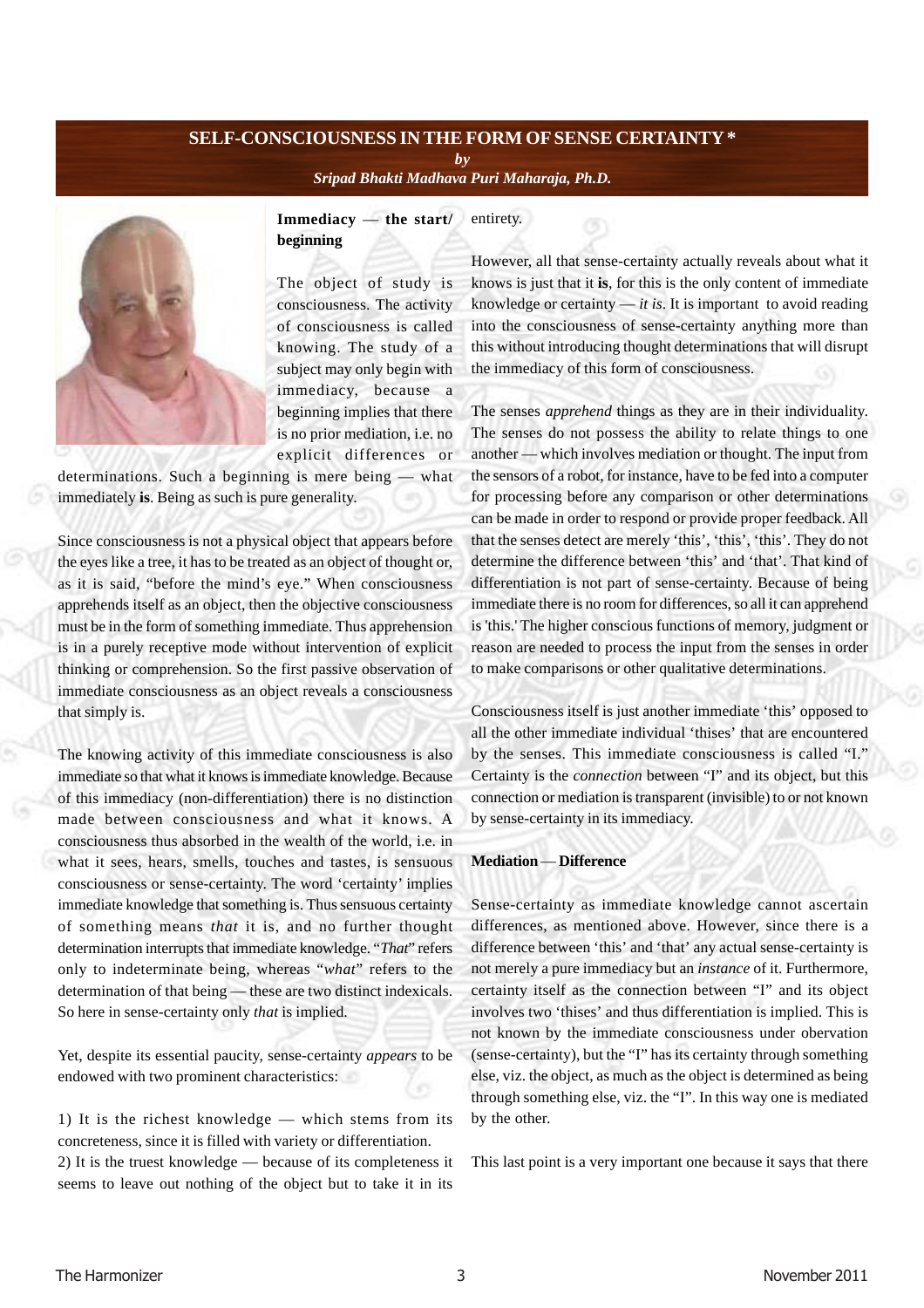is an inviolable connection between the being of "I" and the being of an object. One may fail to make this connection and consider the object as something independent of the subject or "I," yet here we are saying that the being of the object is mediated through the "I" as much as the being of "I" is mediated through the object. This point will be further clarified in what follows.

# **Mediation (in itself)** — **the implicit presupposition of sensecertainty**

The differences that were noted in sense-certainty are also found within immediate sense-certainty itself, although they are implicit there as a presupposition. Certainty, the immediate connection of I and object, considers one of its terms to be the essential immediate being, viz. the object, while it holds the other, the I, as unessential. In other words, sense-certainty is prejudiced toward the object — the object *is* and therefore the I can know it. The presumption is, if the I is not present the object remains as it is, even if it is not known, whereas there is no knowledge if the object is not there. This is the implicit assumption of sensecertainty so that there is a difference implied even though it was not at first explicitly recognized.

Is this presupposition justified? How can this question be answered? In order to determine if sense-certainty's presumption about the object is justified it is only necessary to allow the way in which this assumption is present in sense-certainty to work itself out conceptually.

What does the consciousness of sense-certainty mean by 'this'? For sense-certainty 'this' is an indexical referring or pointing to something. Pointing is always to a 'place.' In turn 'place' means the unity of 'here' and 'now'. Then if the consciousness of sense-certainty is asked, "What is Now?" The consciousness answers, "Now is night." Then ask the same question the next day and consciousness answers, "Now is day." By comparing the two answers the truth of the first reply has become outdated.

#### **Tracing out the truth of sense-certainty.**

Both answers are equally true for sense-certainty, but it is found by comparison that they are also equally not true. The Now preserves itself in both cases by **not** being any of the instances it refers to. This general *negative* relation to its instances is what is called a universal. The universal preserves itself *through* the negation of its instances and thus is a mediated truth. Thus the only truth that sense-certainty preserves is the Now which is a universal rather than the singularity of its individual instances.

"This" is similarly a universal since it is negatively maintained with respect to every instance that it refers to. 'This' *means* an individual, but in fact what is uttered is a universal because every individual is a this. In other words one doesn't say what is meant. The fact is that what what is said is truer than what what is meant since the 'Now' or 'This' or any indexical is a universal negatively related to any instance of it. Thus language is the more truthful and refutes what is merely meant or intended. Universality is the real truth of sense-certainty and language expresses this truth, while it is not even possible to express what the individual sensual existence means.

If one says, "Here is a tree", then turns around and says "Here is a house," the 'Here' is maintained but the instances it refers to are different. Therefore 'This' as the unity of here and now is a mediated unity (i.e., a unity arrived at through negation of its instances) or simple universality.

#### **Pure Being as the essence of sense-certainty.**

These results are derived from their implicit being in sensecertainty itself. It is only from questioning sense-certainty that these results are made explicit. The only content of the immediate knowledge of sense-certainty is that something **is**. But everything **is** for sense-certainty, thus 'Being' is a universal. However, by 'Being' sense-certainty *means* the individual being of its object, nonetheless the truth of what it merely means is actually the universal or abstract being — what is called 'Pure Being' considered on its own or in itself, distinct from any instances of it.

Instead of the individual being of the object that sense-certainty intended as the content of its knowledge, it now finds that it rather has the universal as the content. The individual object thus becomes the unessential element in its certainty and the knowing which was the unessential element, that could be there or not, now becomes the essential. The situation is thus reversed from what was originally assumed. The certainty as universal now belongs to the "knowing I" and this possession is called "mine." The truth is now what "I mean" and in this sense it is "my object." Sense-certainty has therefore been withdrawn from the object and claimed by the "I". It is therefore necessary to examine what is real for the "I."

The 'I' sees a tree here, it also sees here is a house; it sees now is day, and later now is night. All these are truths that are preserved in the "I" and therefore have the certainty of the "I" for their authentication. In this way the "I" is the unchanging universal in all these changing or vanishing truths. Yet not only is "I" a